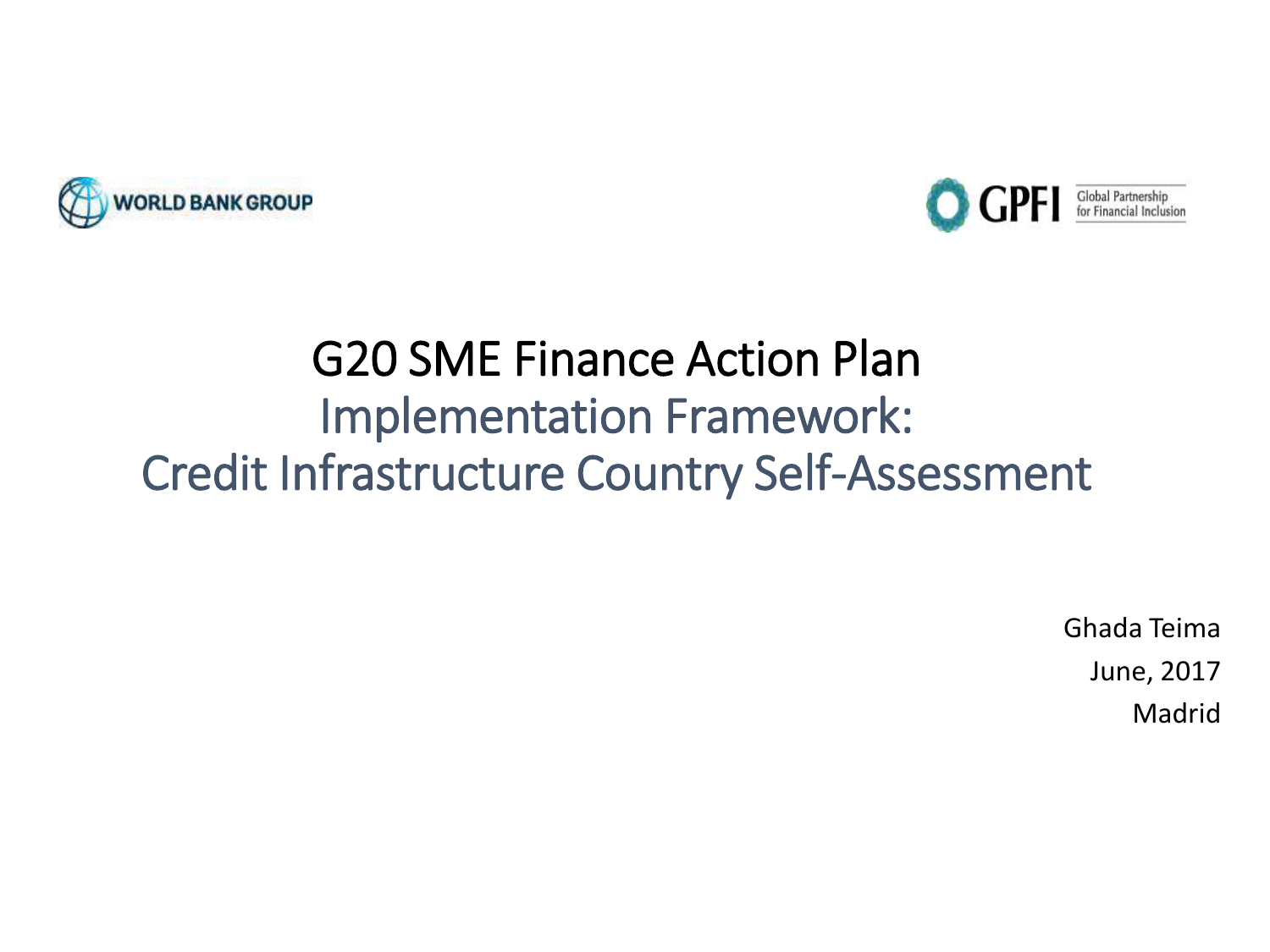



# **Background**

- Small and medium-sized enterprises (SMEs) account for about 90% of businesses and more than 50% of employment worldwide
- Having a solid financial infrastructure will help countries reduce the information asymmetries and legal uncertainties that increase risk to lenders and constrain the supply of finance to SMEs.
- The G20 Action Plan on SME Financing endorsed in Antalya in 2015 highlights importance of credit infrastructure (CI) to increase access to finance to SMEs.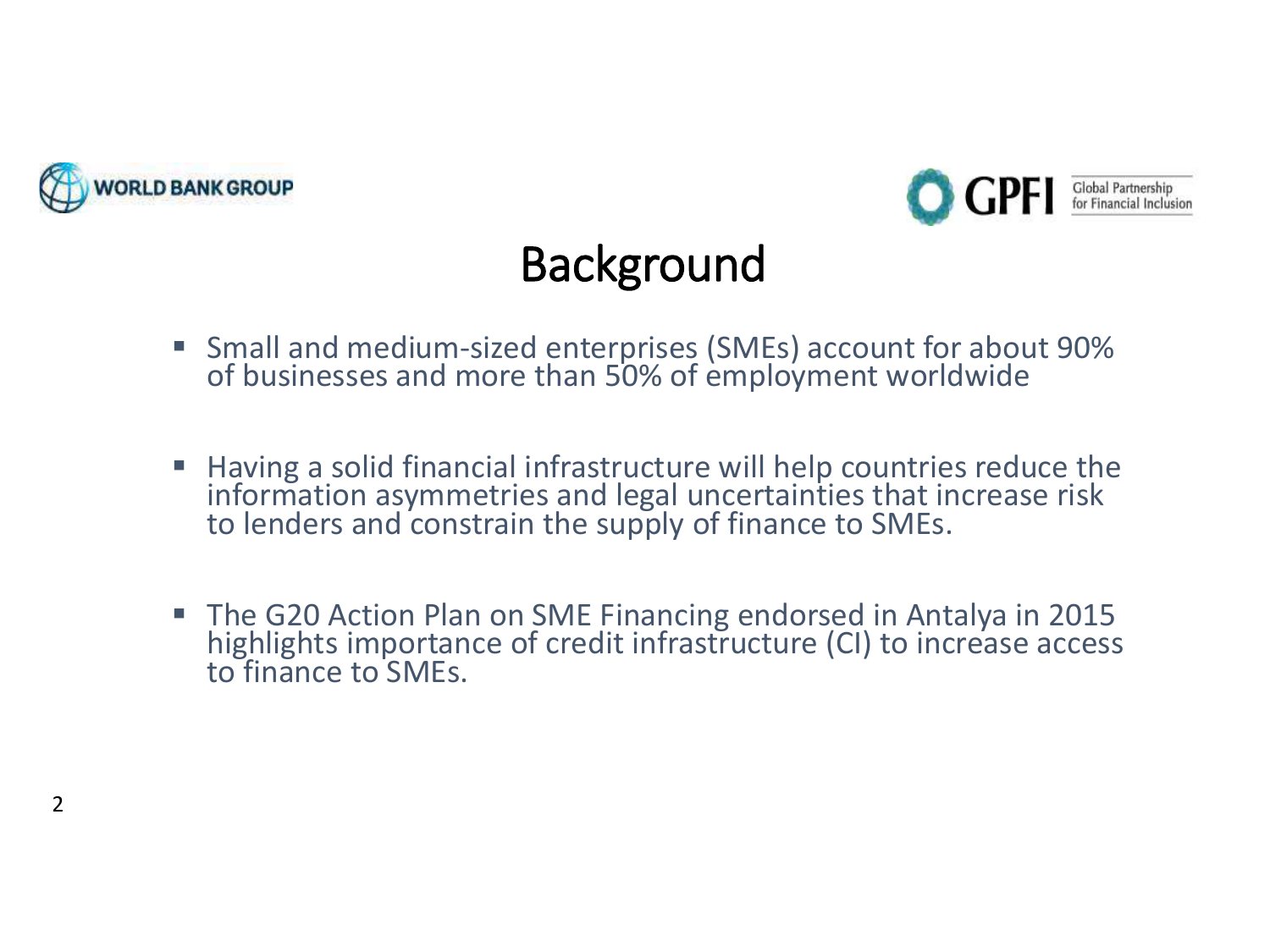



### Global Partnership<br>for Financial Inclusion

### G20 Action Plan on SME Financing



**G20 Communiqué, Antalya, November 2015 – para. 10**

"We have placed a special focus on promoting longterm financing for SMEs, and **we welcome the Joint Action Plan on SME Financing**..."

#### **Joint Action Plan on SME Financing – page 2**

#### "The priority reform measures are:

- 1. Improvements of the **credit reporting**  framework for SMEs
- 2. Reforms that allow banks and nonbanks to lend to SMEs against movable **collateral**
- **3. Insolvency** reforms"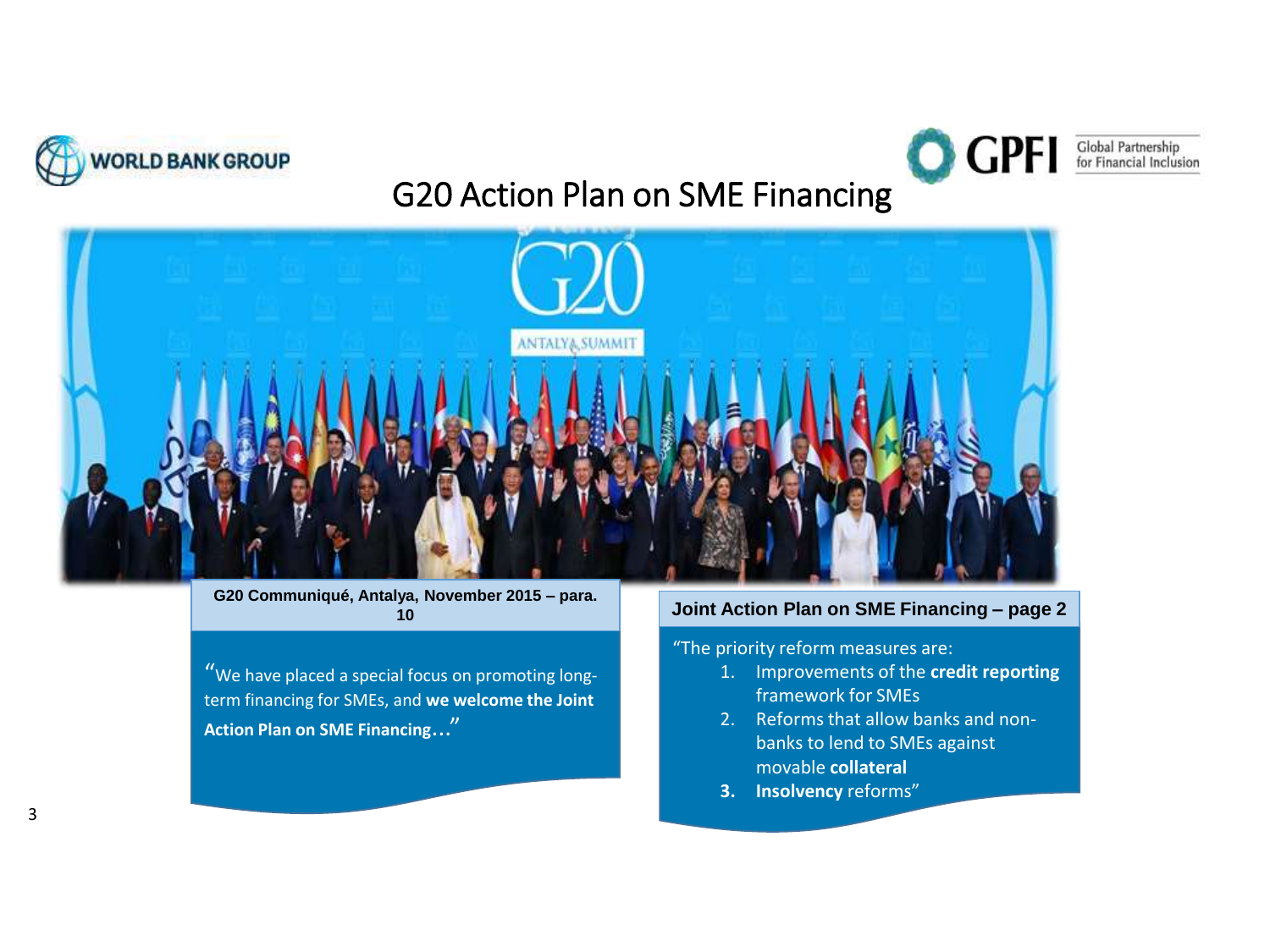



### Formal SME credit gap remains as large as ever at  $\sim$  \$ 1 Trillion

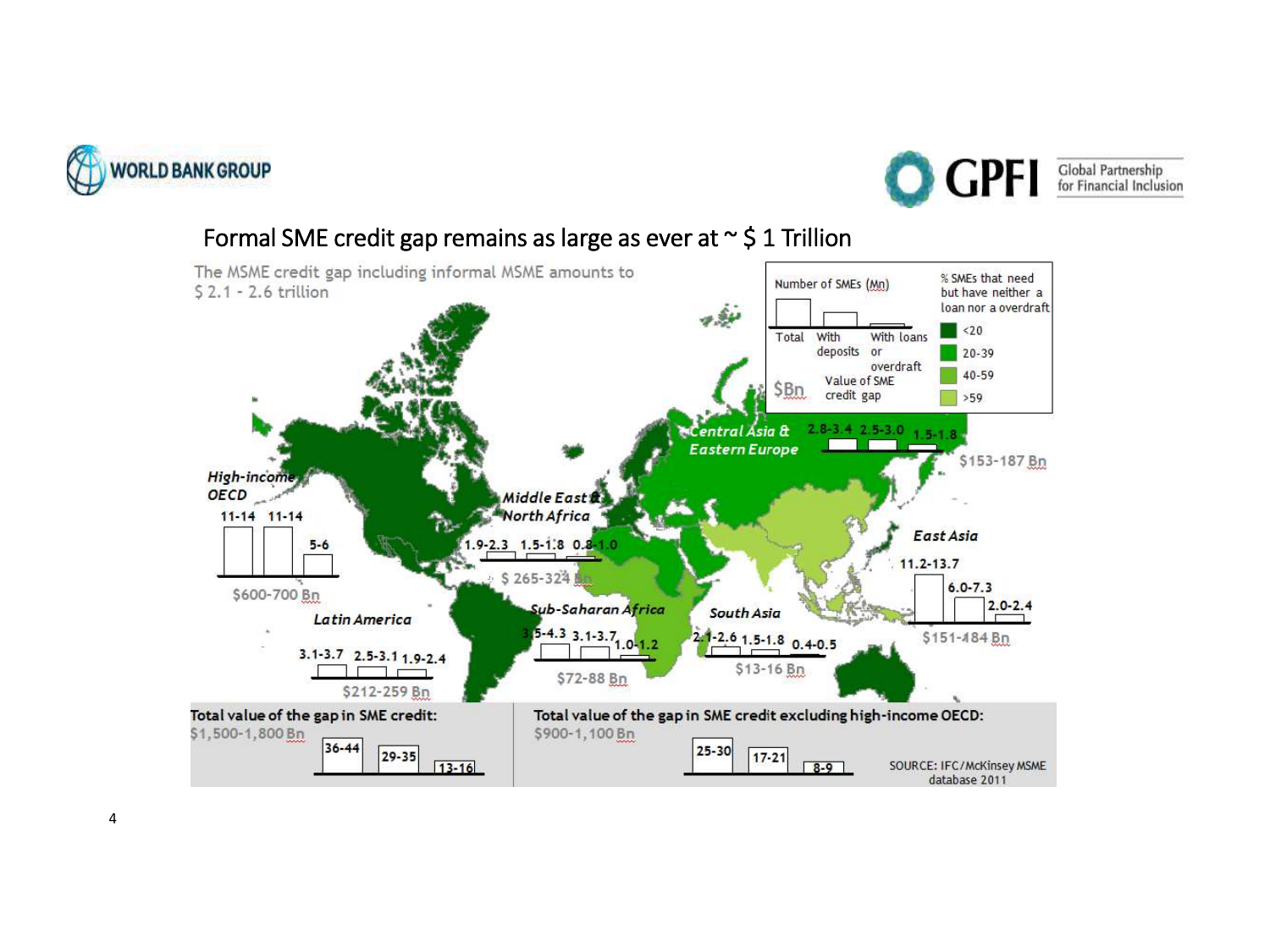



## Call for Implementation

- **·** Prioritized areas of reform based on international agreed upon practices and standards: ICCR and UNICITRAL
- 2016 Under China's Presidency the G20 SME Finance Action Plan converted into an Implementation Framework covering three areas of focus:

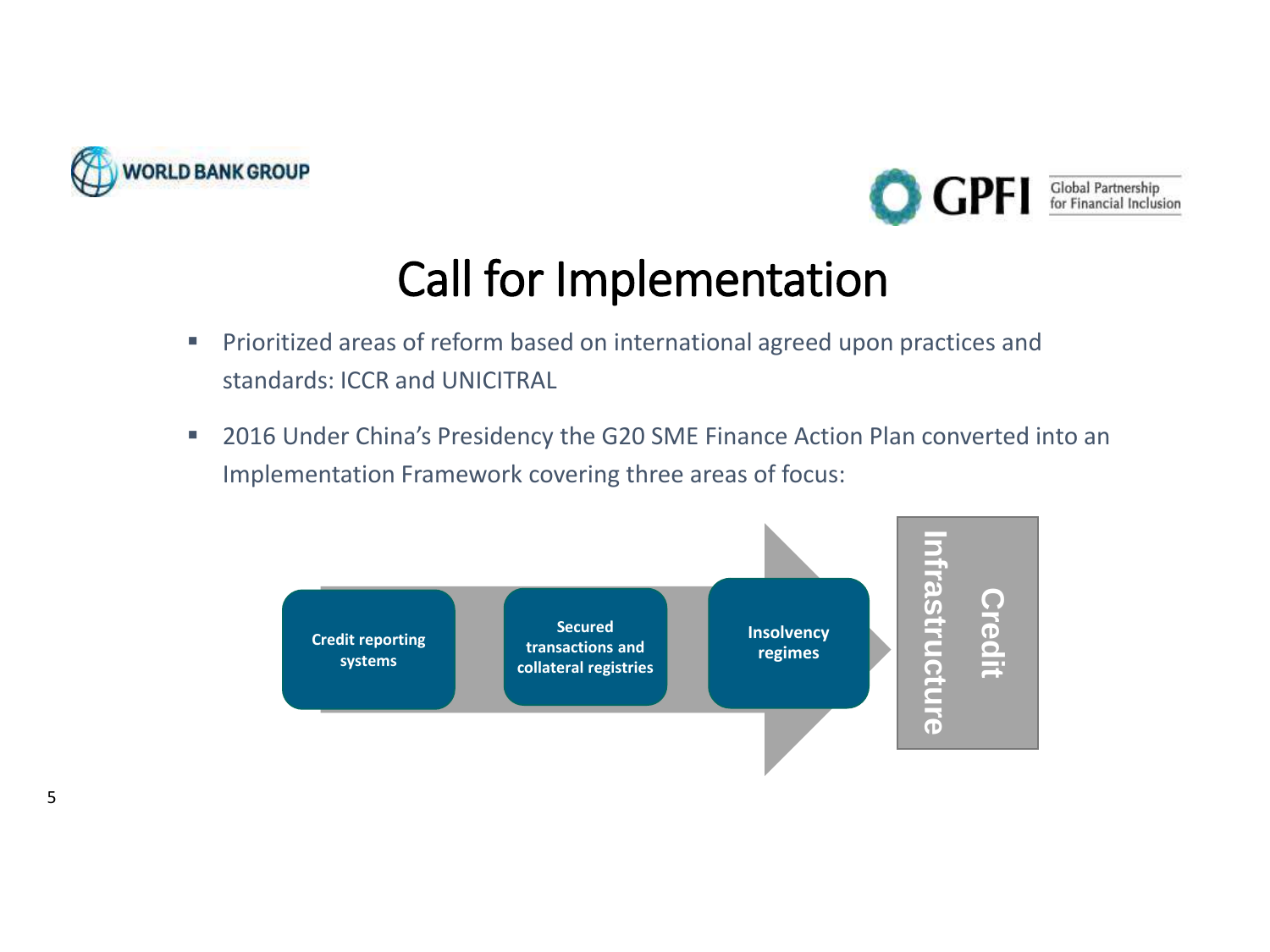



**COUNTY Self-Assessment Output** 

**Country X**

### **Credit Reporting**

For illustrative purposes

Radar Chart:

Dimension Score D Maximum



6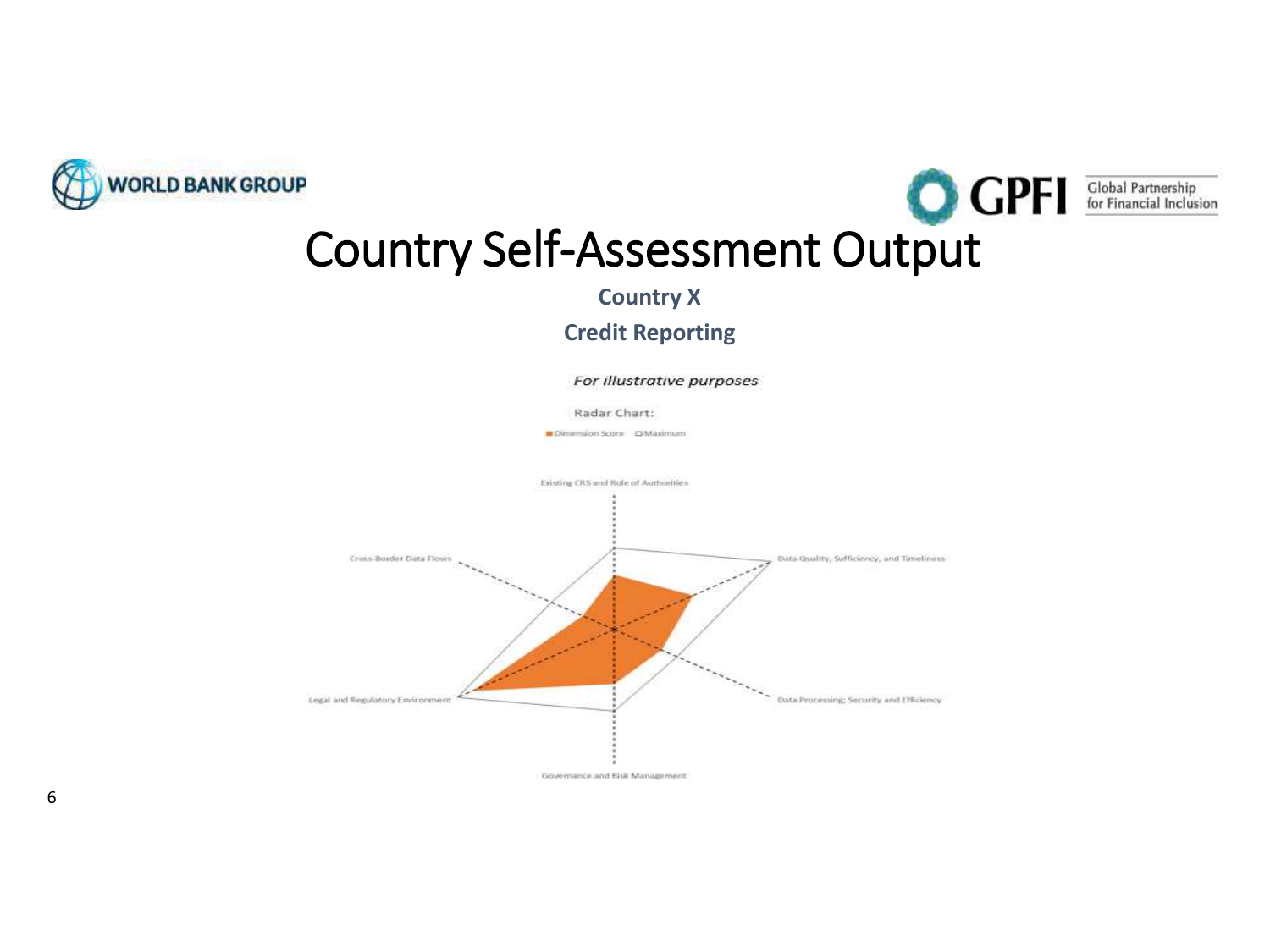

7



### Key Considerations

- Country self-assessment : not be evaluated for correctness or accuracy.
- Simplified country assessment framework: should not be a substitute to in-depth country full assessments of CI.
- Each country to use own national SME definition.
- **Implementing Partners with specialised operational expertise in reform areas available** to support.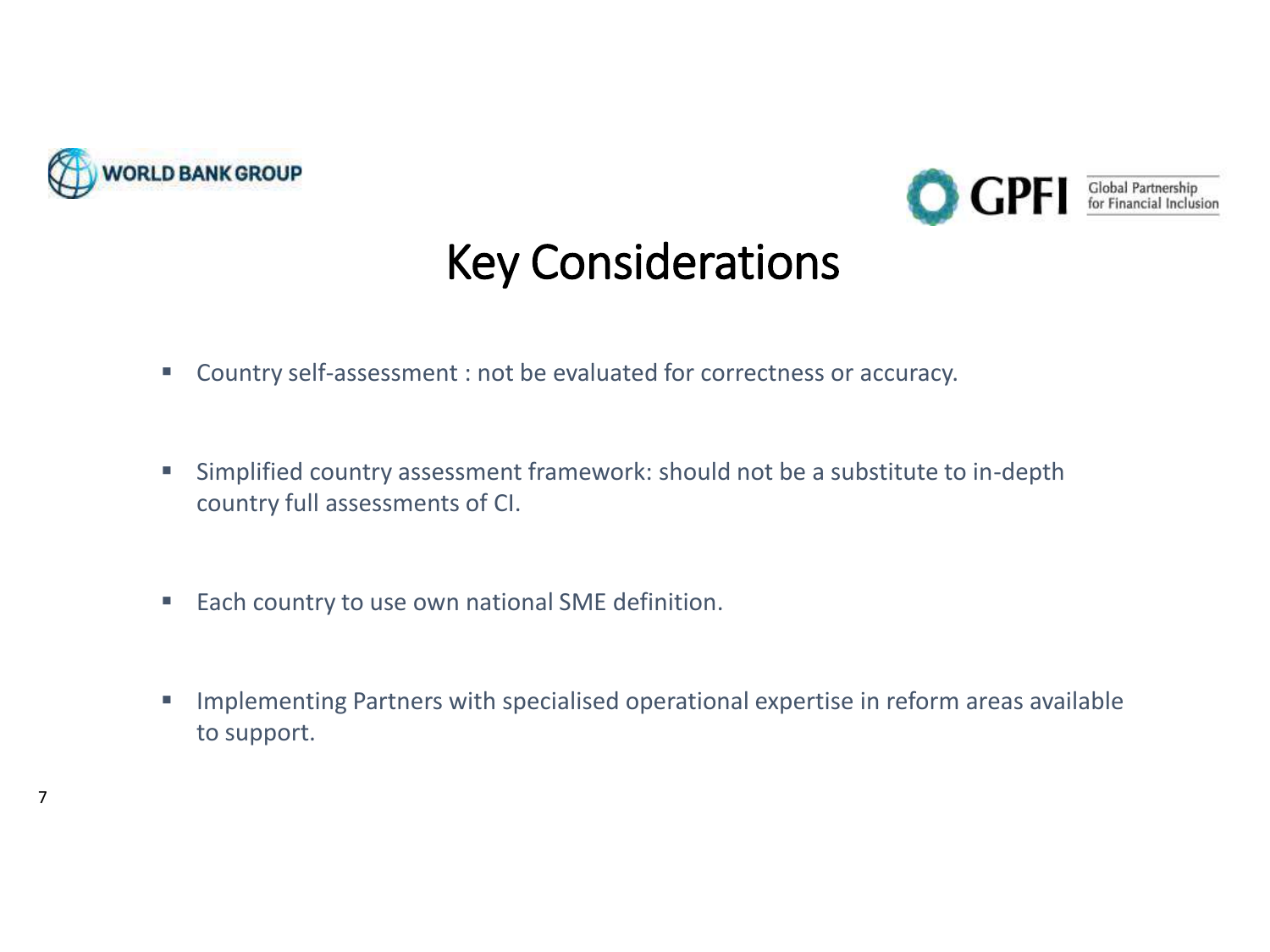



## Process and Next Steps

- Consultative process
- Endorsed at Leaders' summit Hanghzou, China July 2016.
- Country roll out 2017 and establishment of baseline, G20 Germany Presidency.
- Roll-out to interested non- G20 countries